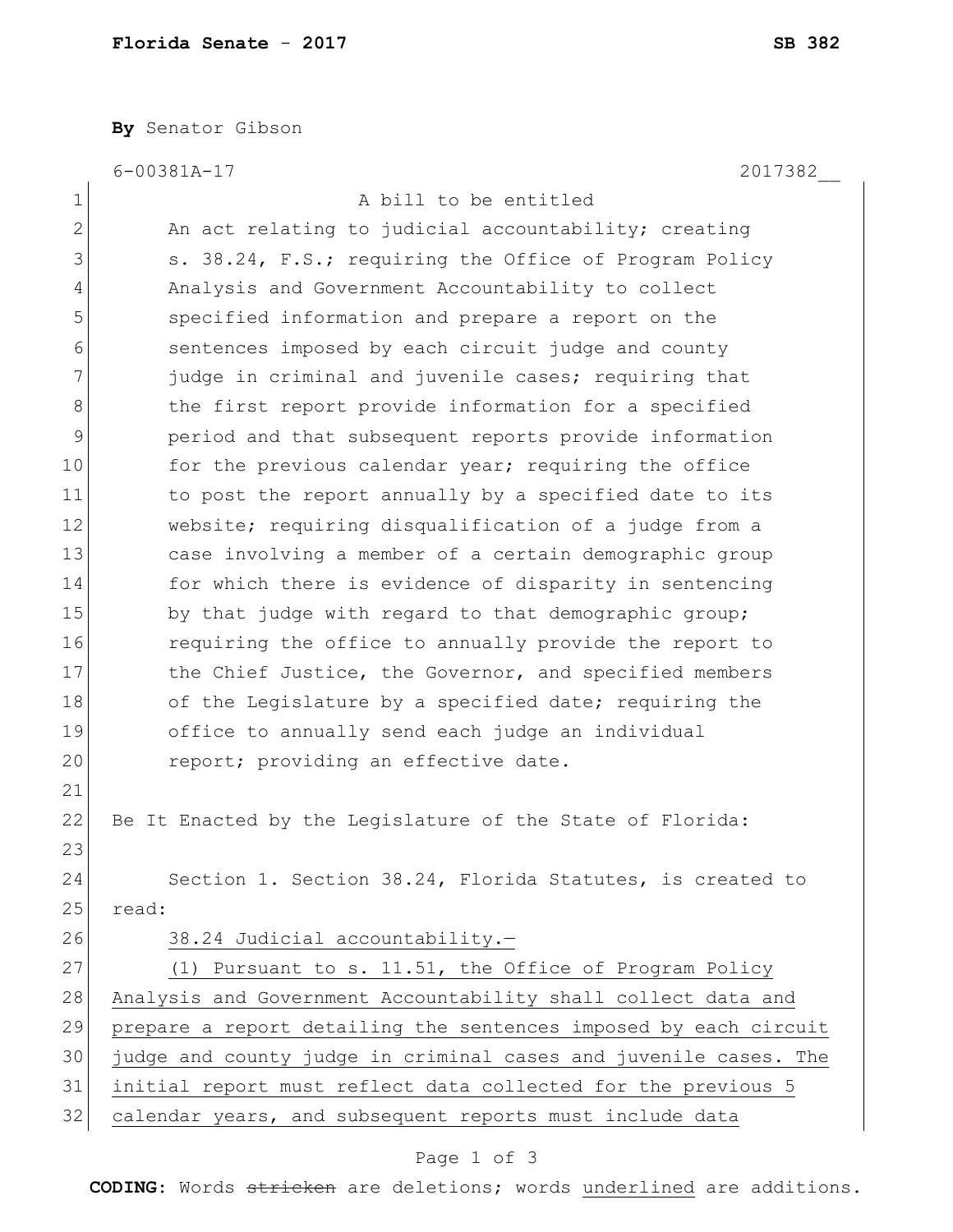|    | $6 - 00381A - 17$<br>2017382                                     |
|----|------------------------------------------------------------------|
| 33 | collected for the previous calendar year. The data must          |
| 34 | identify:                                                        |
| 35 | (a) The judge who presided over each trial;                      |
| 36 | The judge who presided over the sentencing phase;<br>(b)         |
| 37 | (c) The circuit and specific location of the court where         |
| 38 | each case was heard;                                             |
| 39 | (d) Each offense for which the defendant was convicted or        |
| 40 | pled nolo contendere to;                                         |
| 41 | (e) The range of possible sentences for each offense;            |
| 42 | (f) The sentence imposed for each offense, including, but        |
| 43 | not limited to, jail time, prison time, probation, a fine, or    |
| 44 | any other imposed terms; and                                     |
| 45 | (g) Demographic information about the defendant, including,      |
| 46 | but not limited to:                                              |
| 47 | 1. Age.                                                          |
| 48 | 2. Sex.                                                          |
| 49 | 3. Race.                                                         |
| 50 | 4. Income.                                                       |
| 51 | 5. Prior criminal history.                                       |
| 52 | (2) The Office of Program Policy Analysis and Government         |
| 53 | Accountability must post the report by March 1 annually on its   |
| 54 | website.                                                         |
| 55 | (3) Evidence of disparity in sentencing by a judge with          |
| 56 | regard to any demographic group is grounds for disqualification  |
| 57 | of that judge from any case involving a member of that           |
| 58 | demographic group, pursuant to s. 38.10.                         |
| 59 | (4) Beginning on February 1, 2018, and each February 1           |
| 60 | thereafter, the Office of Program Policy Analysis and Government |
| 61 | Accountability shall provide the report to the Chief Justice of  |

## Page 2 of 3

**CODING**: Words stricken are deletions; words underlined are additions.